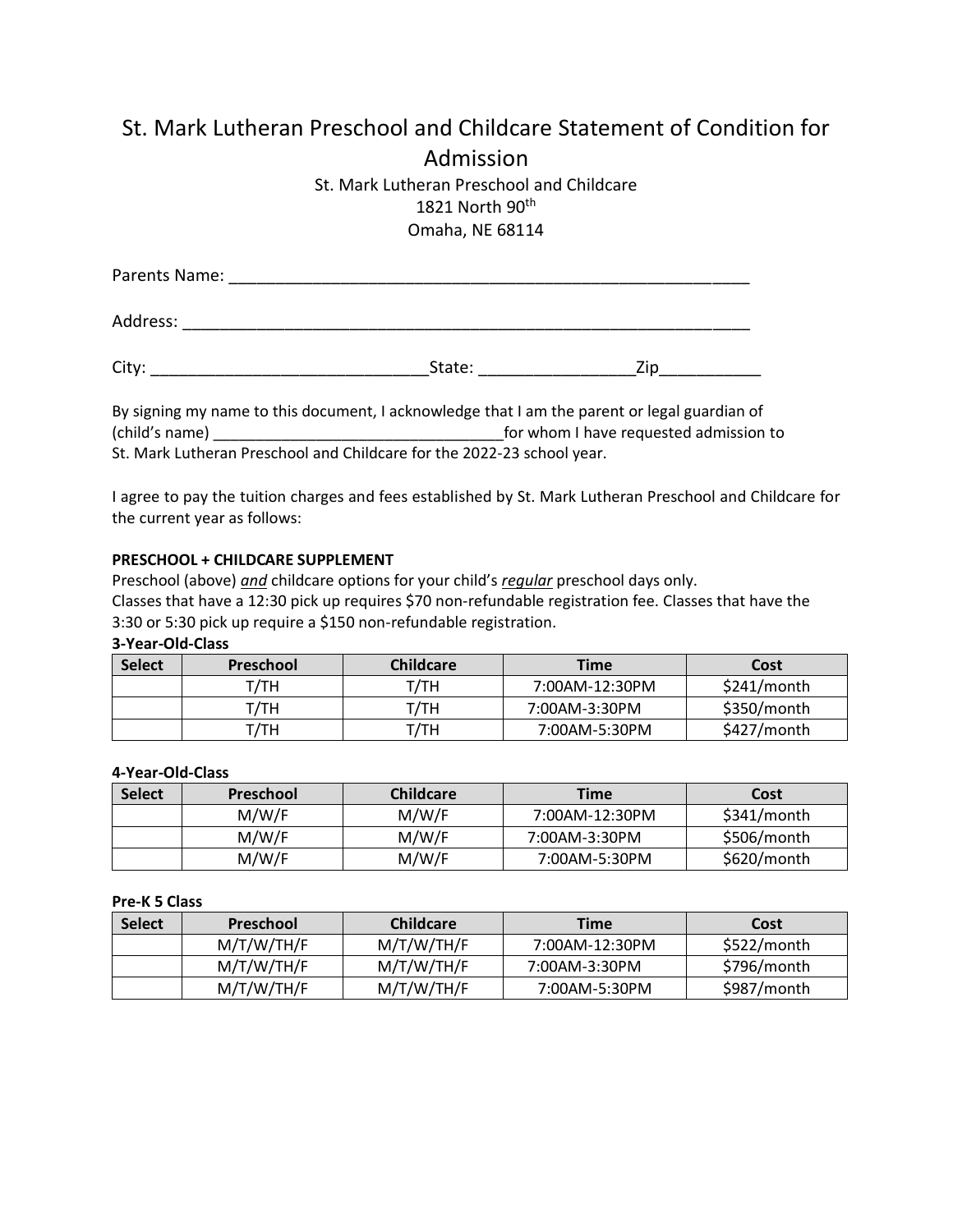#### **PRESCHOOL + CHILDCARE COMPLETE**

Preschool *and* childcare options for your child's regular preschool day **PLUS** childcare for *non-preschool*  days. Classes that have a 12:30 pick up requires \$70 non-refundable registration fee. Classes that have the 3:30 or 5:30 pick up require a \$150 non-refundable registration.

#### **3-Year-Old-Class**

| <b>Select</b> | <b>Preschool</b> | <b>Childcare</b> | <b>Time</b>    | Cost           |
|---------------|------------------|------------------|----------------|----------------|
|               | т/тн             | M/W/F            | 7:00AM-12:30PM | \$574/month    |
|               | т/тн             | M/W/F            | 7:00AM-3:30PM  | \$838/month    |
|               | т/тн             | M/W/F            | 7:00AM-5:30PM  | $$1029/m$ onth |

#### **4-Year-Old-Class**

| <b>Select</b> | Preschool | <b>Childcare</b> | <b>Time</b>    | Cost           |
|---------------|-----------|------------------|----------------|----------------|
|               | M/W/F     | т/тн             | 7:00AM-12:30PM | \$563/month    |
|               | M/W/F     | т/тн             | 7:00AM-3:30PM  | \$831/month    |
|               | M/W/F     | т/тн             | 7:00AM-5:30PM  | $$1022/m$ onth |

#### **Pre-K 5 Class**

| <b>Select</b> | <b>Preschool</b> | <b>Childcare</b> | <b>Time</b>    | Cost        |
|---------------|------------------|------------------|----------------|-------------|
|               | M/T/W/TH/F       | M/T/W/TH/F       | 7:00AM-12:30PM | \$522/month |
|               | M/T/W/TH/F       | M/T/W/TH/F       | 7:00AM-3:30PM  | \$796/month |
|               | M/T/W/TH/F       | M/T/W/TH/F       | 7:00AM-5:30PM  | \$987/month |

### **BEFORE SCHOOL CARE FOR SCHOOL AGE CHILDREN**

| <b>Select</b> | Days | <b>Time</b> | Cost        |
|---------------|------|-------------|-------------|
|               |      | 7:00-8:00AM | \$48/month  |
|               |      | 7:00-8:00AM | \$72/month  |
|               |      | 7:00-8:00AM | \$120/month |

## **AFTER SCHOOL CARE FOR SCHOOL AGE CHILDREN**

| <b>Select</b> | Days                 | <b>Time</b>    | Cost        |
|---------------|----------------------|----------------|-------------|
|               |                      | 3:00PM-3:30PM  | \$24/month  |
|               | $\mathcal{P}$        | 3:00PM-5:30PPM | \$120/month |
|               | 3                    | 3:00PM-3:30PM  | \$36/month  |
|               | 3                    | 3:00PM-5:30PPM | \$180/month |
|               |                      | 3:00PM-3:30PM  | \$60/month  |
|               |                      | 3:00PM-5:30PPM | \$300/month |
|               | <b>Full Day Care</b> | 7:00AM-3:30PM  | \$51/day    |
|               | <b>Full Day Care</b> | 7:00AM-5:30    | \$63/day    |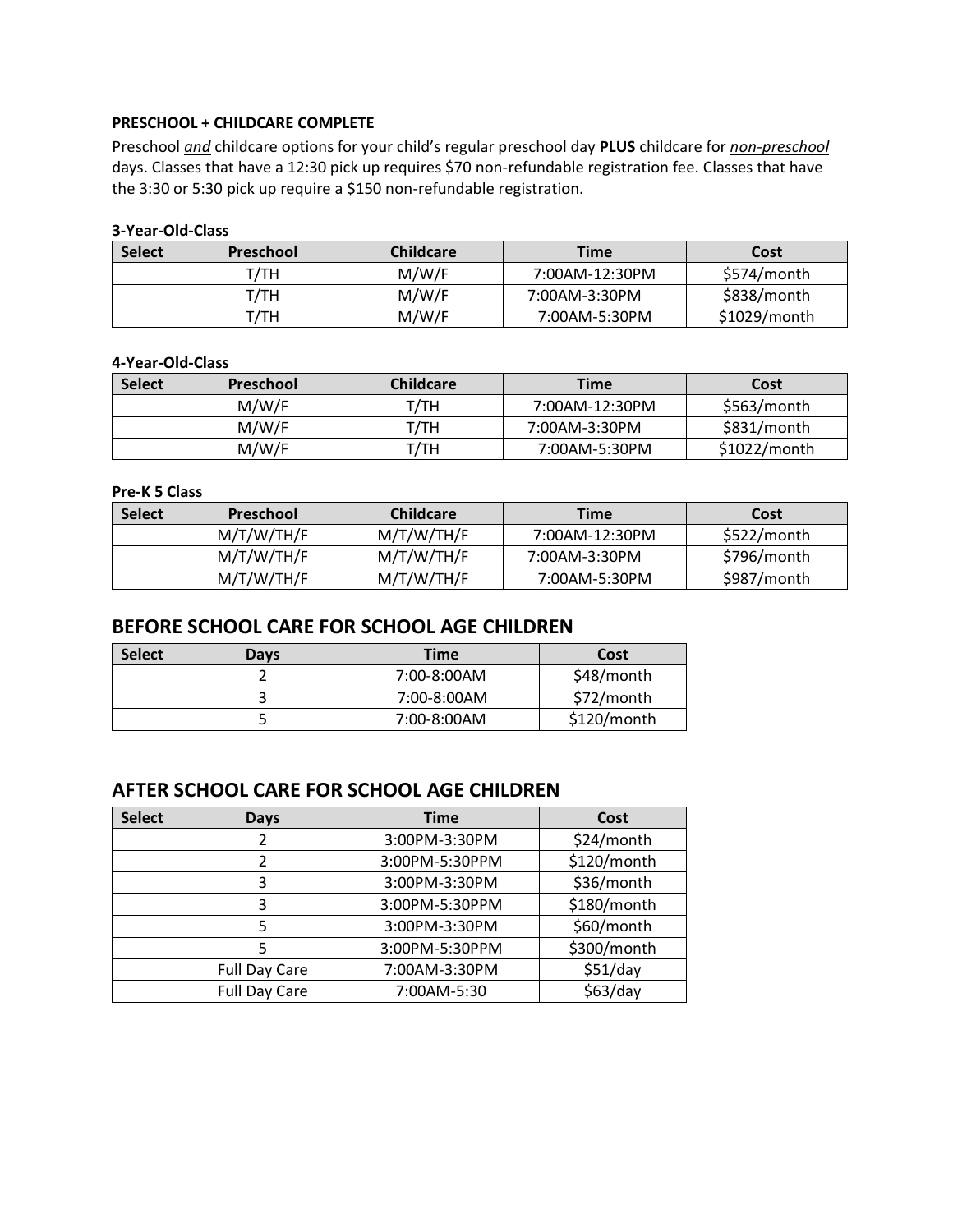#### **SUMMER CHILDCARE**

| <b>Select</b> | <b>Days</b>    | <b>Time</b>      | Cost         |
|---------------|----------------|------------------|--------------|
|               | 2              | 7:00 AM-12:30 PM | \$194/month  |
|               | $\overline{2}$ | 7:00 AM-3:30 PM  | \$300/month  |
|               | $\overline{2}$ | 7:00 AM-5:30 PM  | \$370/month  |
|               | 3              | 7:00 AM-12:30 PM | \$291/month  |
|               | 3              | 7:00 AM-3:30 PM  | \$449/month  |
|               | 3              | 7:00 AM-5:30 PM  | \$555/month  |
|               | 4              | 7:00 AM-12:30 PM | \$388/ month |
|               | 4              | 7:00 AM-3:30 PM  | \$599/ month |
|               | 4              | 7:00 AM-5:30 PM  | \$740/ month |
|               | 5              | 7:00 AM-12:30 PM | \$522/month  |
|               | 5              | 7:00 AM-3:30 PM  | \$755/month  |
|               | 5              | 7:00 AM-5:30 PM  | \$925/month  |

Summer childcare programing does not include formal preschool classes, but you still get the same great childcare! Summer only registration fee \$70

**Childcare** Payments will be due the 1<sup>st</sup> of each month. Tuition is the same each week/month regardless of holidays or absences. Children will not be able to attend until payment is received in full.

We encourage families to use our online payment method. A \$25.00 charge will be assessed for insufficient funds and a \$5 per day late fee will be enforced.

If you need to increase your childcare hours, you may do so at any time by picking from the preset time options that you need (7:30 am – 12:30 pm/3:30 pm/5:30 pm). When a change to childcare is made, the increase in hours provided will be billed at \$5 per hour, per day, for the rest of the month in which the change is made. Payment for these remaining increased childcare hours will be due prior to the additional childcare services being rendered. Beginning the following billing cycle, the monthly tuition will be billed according to the childcare options and prices you have selected from our standard pricing sheet.

• For example, if you would like to change from the 7:00am -12:30 pm childcare option to the 7:00 am - 3:30 pm option, you will owe the sum total of \$15 (\$5/hr. x 3 hours of added care per day) multiplied by however many remaining days of care are left in the current month. The new rate must be paid for and applies to the rest of the current month. At the next monthly billing cycle, the new rate commensurate with the new/increased childcare option you have selected from our pricing sheet will apply.

If you need to decrease your childcare option, you may only do so at the beginning of a new monthly billing cycle. When reducing care, refunds will not be given for childcare hours that are not used.

A 5% discount will be given if tuition is pre-paid for two or more months. The payment must be paid through the automatic bill e-pay in order to receive the discount. Prepaid tuition is non-refundable. In the event that I fail to make the above tuition and fee payments as I agree, I acknowledge that St. Mark Lutheran Preschool and Childcare may permanently terminate the attendance of my child.